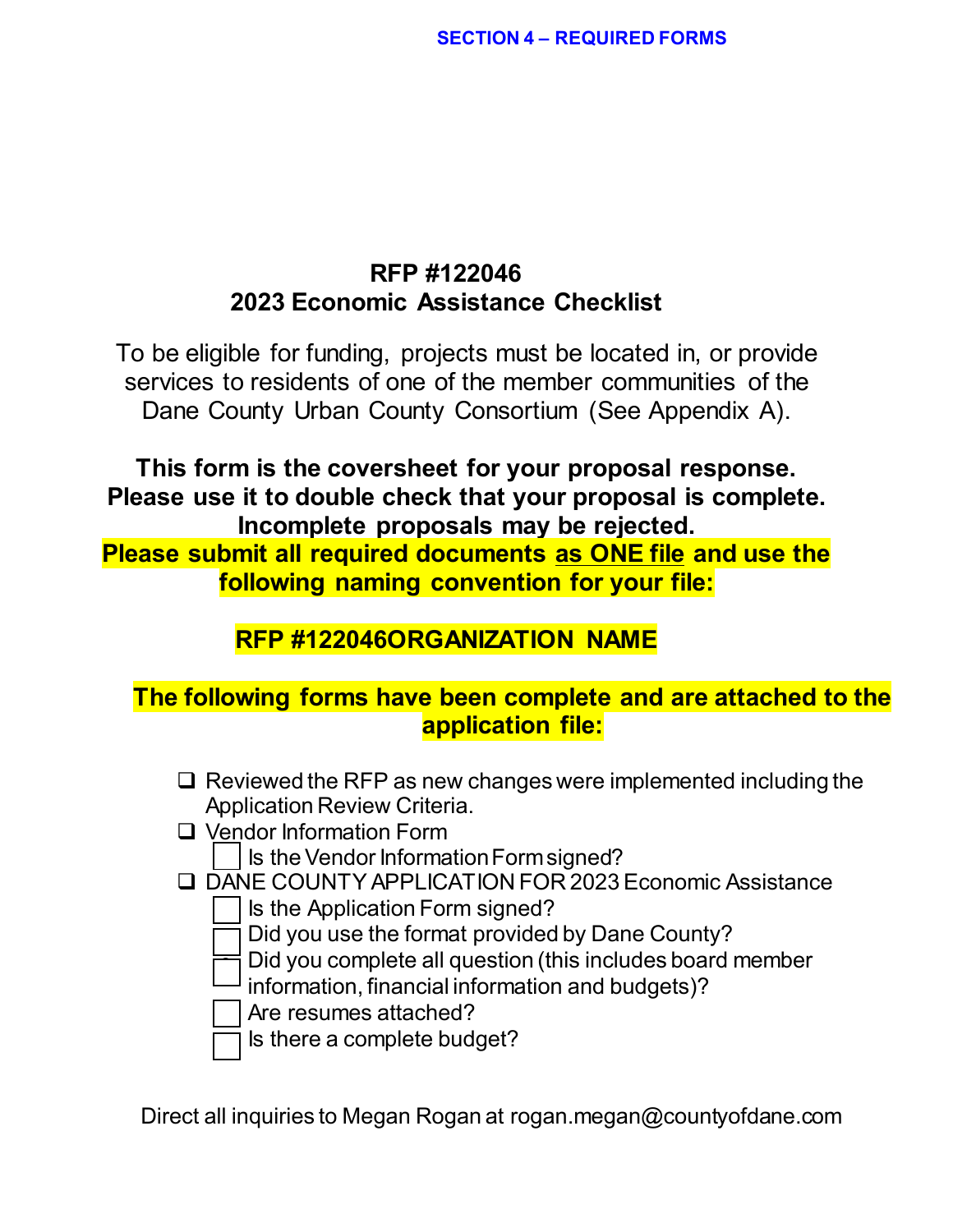### **VENDOR INFORMATION**

#### **VENDOR NAME:**

| Vendor Information (address below will be used to confirm Local Vendor Preference) |                  |  |  |  |  |  |
|------------------------------------------------------------------------------------|------------------|--|--|--|--|--|
| <b>Address</b>                                                                     |                  |  |  |  |  |  |
| <b>City</b>                                                                        | County           |  |  |  |  |  |
| <b>State</b>                                                                       | $Zip+4$          |  |  |  |  |  |
| Vendor Rep. Name                                                                   | <b>Telephone</b> |  |  |  |  |  |
| <b>Title</b>                                                                       |                  |  |  |  |  |  |
| <b>Email</b>                                                                       |                  |  |  |  |  |  |
| Dane County Vendor #                                                               |                  |  |  |  |  |  |

**Local Vendor Preference Does Not Apply To This Bid** *(Reference General Guidelines #1.6)*

**Local Content Vendor Preference Does Not Apply To This Bid** *(Reference General Guidelines #1.7)*

**Fair Labor Practice Certification** *(Reference General Guidelines #1.9)*

 $\Box$  Vendor has not been found by the National Labor Relations Board ("NLRB") or the Wisconsin Employment Relations Commission ("WERC") to have violated any statute or regulation regarding labor standards or relations in the seven years prior to the date this bid submission is signed.

 $\Box$  Vendor has been found by the National Labor Relations Board ("NLRB") or the Wisconsin Employment Relations Commission ("WERC") to have violated any statute or regulation regarding labor standards or relations in the seven years prior to the date this bid submission is signed.

|                                     | Addenda – we hereby acknowledge receipt, review and use of the following addenda, if applicable. |             |
|-------------------------------------|--------------------------------------------------------------------------------------------------|-------------|
| $\Box$ Addendum#1 $\Box$ Addendum#2 | $\Box$ Addendum#3 $\Box$ Addendum#4                                                              | $\Box$ None |

#### **Signature Affidavit**

In signing this bid, we certify that we have not, either directly or indirectly, entered into any agreement or participated in any collusion or otherwise taken any action in restraint of free competition; that no attempt has been made to induce any other person or firm to submit or not to submit a bid; that this bid has been independently arrived at without collusion with any other bidder, competitor or potential competitor; that this bid has not been knowingly disclosed prior to the opening of bids to any other bidder or competitor; that the above statement is accurate under penalty of perjury.

The undersigned, submitting this bid, hereby agrees with all the terms, conditions, and specifications required by the County in this Request for Bid, and declares that the attached bid and pricing are in conformity therewith.

**Signature:** \_\_\_\_\_\_\_\_\_\_\_\_\_\_\_\_\_\_\_\_\_\_\_\_\_\_\_\_\_ **Title:** \_\_\_\_\_\_\_\_\_\_\_\_\_\_\_\_\_\_\_\_\_

|  | Γitle |  |
|--|-------|--|
|  |       |  |

**Printed Name:** \_\_\_\_\_\_\_\_\_\_\_\_\_\_\_\_\_\_\_\_\_\_\_\_\_\_ **Date:** \_\_\_\_\_\_\_\_\_\_\_\_\_\_\_\_\_\_\_\_\_

| Date: |  |  |
|-------|--|--|
|       |  |  |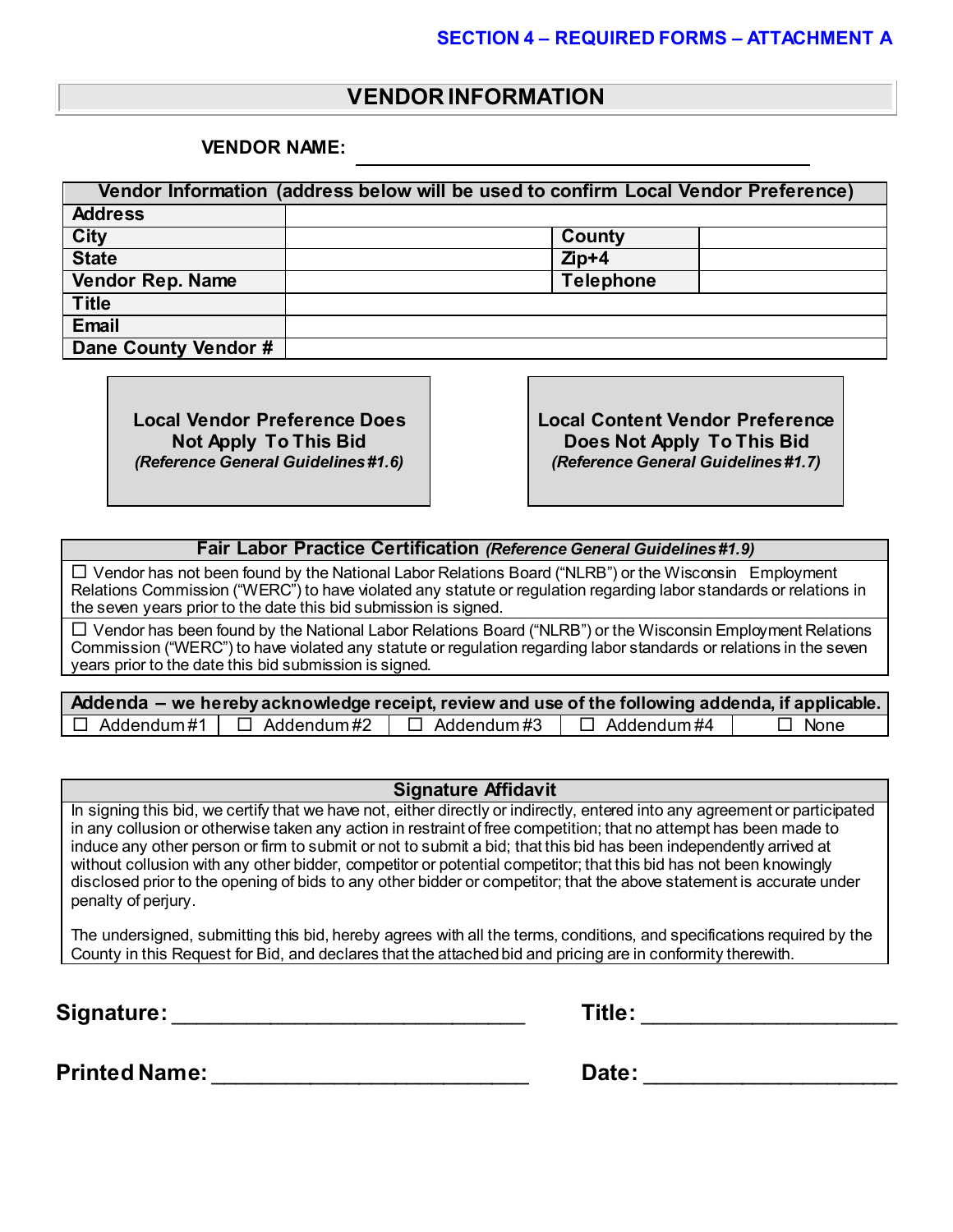## **DANE COUNTY APPLICATION FOR 2023 CDBG FUNDS: ECONOMIC ASSISTANCE**

#### **APPLICATION SUMMARY**

| <b>ORGANIZATION NAME</b>                              |                                         |
|-------------------------------------------------------|-----------------------------------------|
| <b>MAILING ADDRESS</b>                                |                                         |
| If P.O. Box, include Street<br>Address on second line |                                         |
| <b>TELEPHONE</b>                                      | <b>LEGAL STATUS</b>                     |
| <b>FAX NUMBER</b>                                     | $\Box$ Municipality                     |
| <b>NAME CHIEF ADMIN/</b>                              | $\Box$ Private, Non-Profit              |
| <b>CONTACT</b>                                        | $\Box$ Private, For Profit              |
| <b>INTERNET WEBSITE</b><br>(if applicable)            | $\Box$ Other: LLC, LLP, Sole Proprietor |
|                                                       | Federal EIN: Value                      |
| <b>E-MAIL ADDRESS</b>                                 | Unique Entity Identification Number:    |

**PROJECT NAME:** Please list the project for which you are applying.

| <b>PROJECT NAME</b> | <b>PROJECT CONTACT</b><br><b>PERSON</b> | <b>PHONE</b><br><b>NUMBER</b> | <b>E-MAIL</b> |
|---------------------|-----------------------------------------|-------------------------------|---------------|
|                     |                                         |                               |               |

**FUNDS REQUESTED:** Please list the amount and source of funding for which you are applying.

| TOTAL PROJECT COST | AMOUNT OF CDBG FUNDS<br><b>REQUESTS</b> | PERCENT OF CDBG FUNDS<br>TO TOTAL PROJECT COST |  |  |
|--------------------|-----------------------------------------|------------------------------------------------|--|--|
|                    |                                         | AD.                                            |  |  |

Signature of Chief Elected Official/Organization Head Title

Printed Name Date

**Failure to sign this form may result in the application to be ineligible for funding and may not be scored.**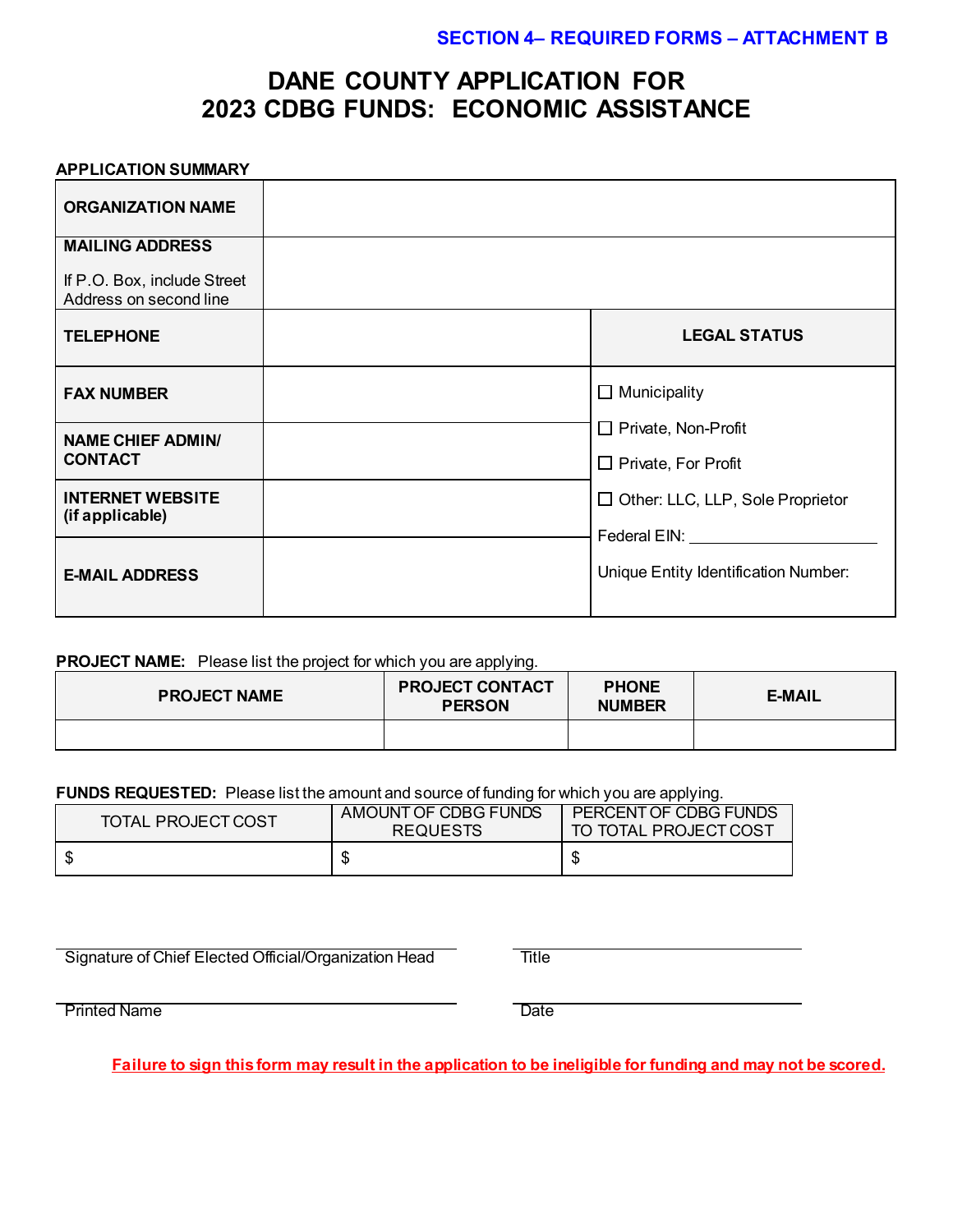#### **PROJECT**

- A. **PROJECT TYPE:** Check the appropriate statement below that best describes the service to be offered as part of this application.
	- $\Box$ 1. Business Incubator  $\Box$ 2. Commercial rehabilitation.  $\Box$ 3. Microenterprise development.  $\Box$ 4. Public facilities.  $\Box$ 5. Public infrastructure.  $\Box$ 6. Other, specify:
- B. **DESCRIPTION:** In the space below, provide a description of the project. Include information on any partnerships that have been or will be formed in order to ensure the success of the project. Include information on what will be accomplished in 2023.

C. **BUSINESS PLAN:** Describe the organization's history, including activities, products, services, etc.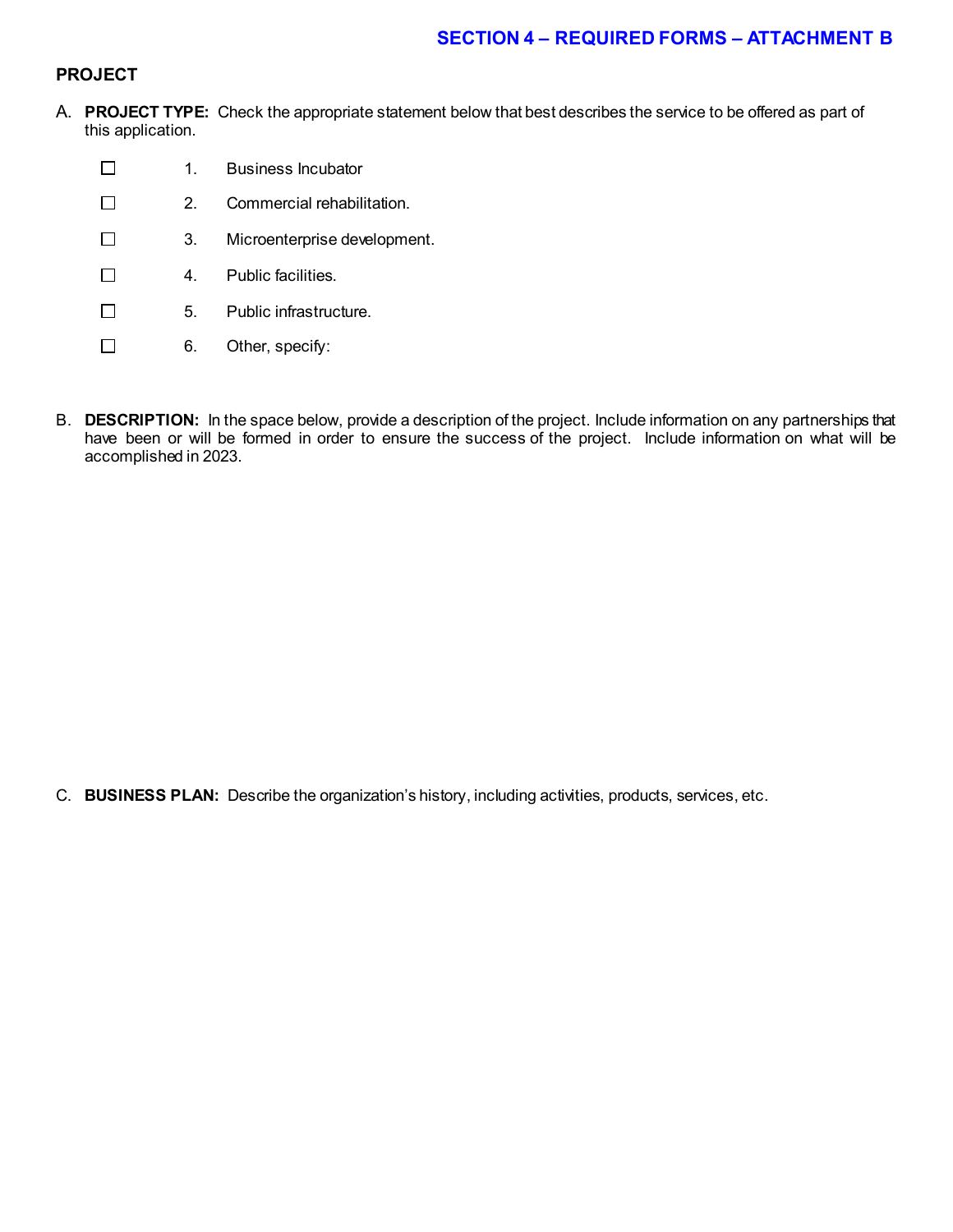#### **NATIONAL OBJECTIVE**

G. **JOB CREATION:** In the space that follows, describe how this project is expected to create permanent jobs. Include information on the number and types of jobs to be created.

H. JOBS TABLE: For each job to be created and filled in the next 24 months, please list the job title, job type, whether it will be full time or part time, the number of employees to be hired, whether the position requires any special skills, training, or education beyond a high school level, the number of hours per week, the hourly wage, and whether the job will be made available to low-and-moderate income persons. Please attach additional pages as needed.

| Job title | Job Type* | <b>Full-Time or</b><br><b>Part Time</b><br>(FT/PT) | Number of<br><b>Employees to</b><br>be Hired | <b>Requires</b><br><b>Special</b><br><b>Training</b><br>(Yes, No) | <b>Number</b><br>of<br><b>Hours</b><br>Per<br>week | <b>Number</b><br>of Weeks<br>Per Year | <b>Hourly</b><br>Wage | Job to be<br><b>Made</b><br><b>Available to</b><br><b>LMI Person</b><br>(Yes/No) |
|-----------|-----------|----------------------------------------------------|----------------------------------------------|-------------------------------------------------------------------|----------------------------------------------------|---------------------------------------|-----------------------|----------------------------------------------------------------------------------|
|           |           |                                                    |                                              |                                                                   |                                                    |                                       |                       |                                                                                  |
|           |           |                                                    |                                              |                                                                   |                                                    |                                       |                       |                                                                                  |
|           |           |                                                    |                                              |                                                                   |                                                    |                                       |                       |                                                                                  |
|           |           |                                                    |                                              |                                                                   |                                                    |                                       |                       |                                                                                  |
|           |           |                                                    |                                              |                                                                   |                                                    |                                       |                       |                                                                                  |
|           |           |                                                    |                                              |                                                                   |                                                    |                                       |                       |                                                                                  |
|           |           |                                                    |                                              |                                                                   |                                                    |                                       |                       |                                                                                  |
|           |           |                                                    |                                              |                                                                   |                                                    |                                       |                       |                                                                                  |

\* JobType:

Officials and Managers **Professional** Professional Service Workers<br>
Technicians **Professional Servits** (Semi-Skilled) Craft Workers (Skilled) Office and Clerical Operatives (Semi-Skilled)

Operatives (Semi-Skilled) Craft Workers (Semi-Skilled) Craft Workers (Sales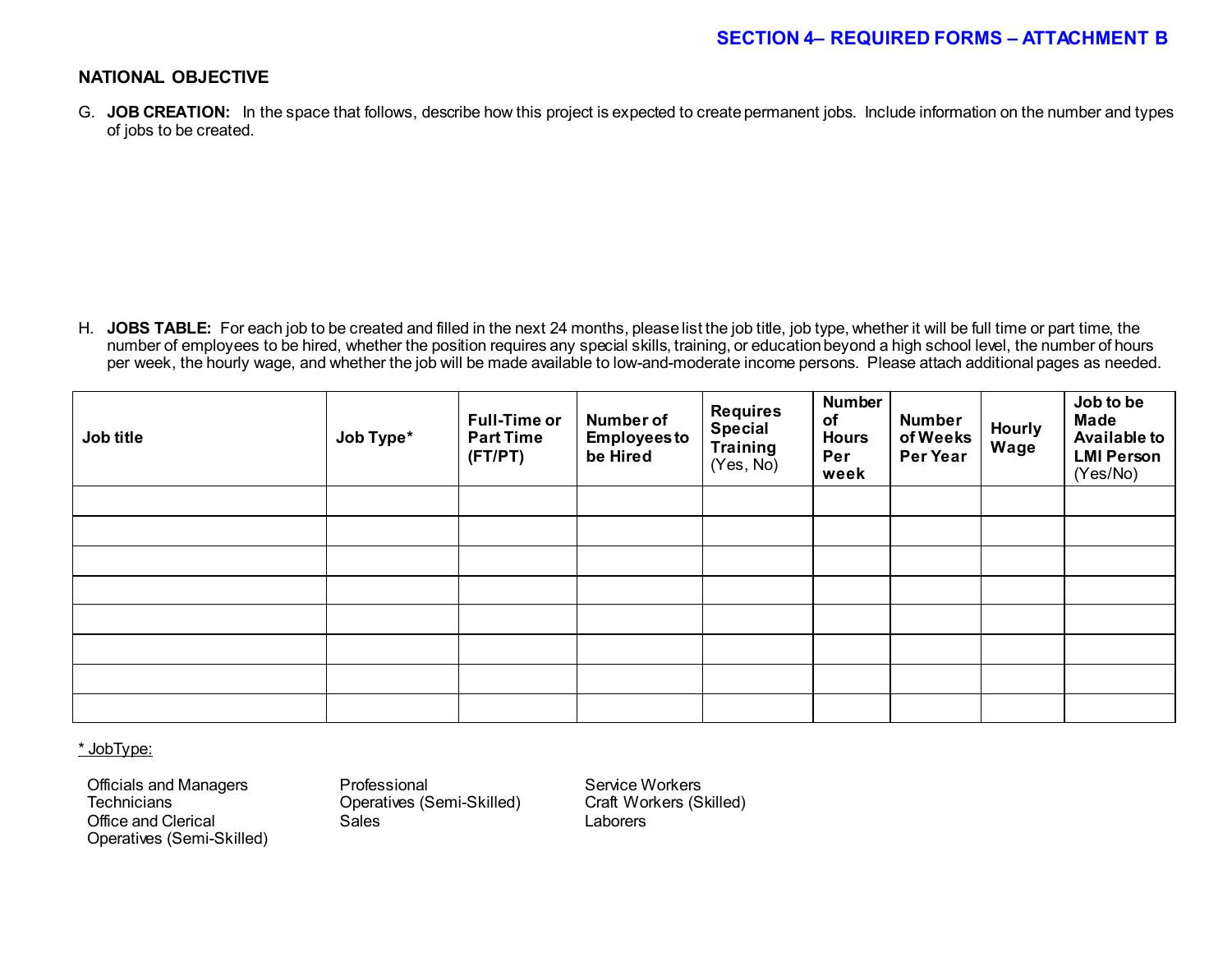#### **FINANCIAL INFORMATION**

I. **FUNDS NEEDED:** In the space below, please describe why CDBG funds are needed to ensure the viability of this project

J. **COST BASIS:** Could this project move forward without the use of CDBG funding? Explain.

K. **OTHER SOURCES OF FUNDS LEVERAGED:** Describe the sources and amounts of any funds that will be contributed by your organization or leveraged from other sources for this project in the space below. Further identify other potential funding sources that have been contacted and the results of those contacts.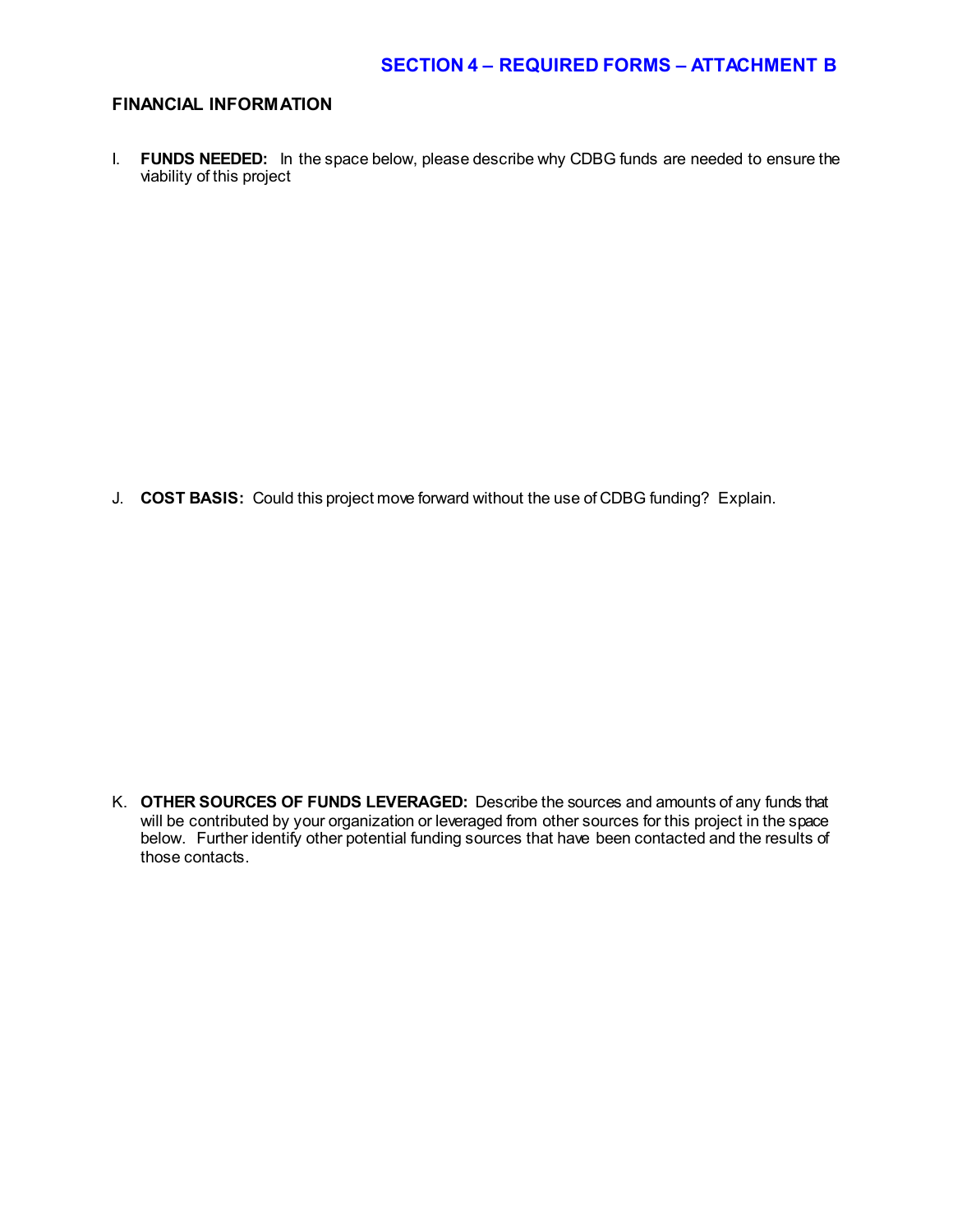L. **FOR-PROFIT BUSINESS ENTITIES ONLY- ADDITIONAL FINANCIAL INFORMATION**: As an attachment to the application, provide financial statements (balance sheet, profit and loss statement, and cash flow statement) for the preceding 3 years, if available. Also provide 3-year projections of cash flow, income, and expenses. Include an explanation of all assumptions. Additional materials may be requested by the County prior to the Oral Presentation to the Application Review Team.

**M. SOURCES AND USES OF FUNDS:** In the chart below, identify the sources and uses of funds for this project.

| <b>Uses of Funds</b>                       | Dane County<br><b>CDBG Funds</b> | Source 2 Name: | Source 3 Name: | <b>Total</b> |
|--------------------------------------------|----------------------------------|----------------|----------------|--------------|
| <b>Project Hard Costs</b>                  |                                  |                |                |              |
| Acquisition of Land or<br><b>Buildings</b> |                                  |                |                | \$0.00       |
| Construction/Rehab                         |                                  |                |                | \$0.00       |
| Demolition                                 |                                  |                |                | \$0.00       |
| Site Improvements                          |                                  |                |                | \$0.00       |
| Utility Costs                              |                                  |                |                | \$0.00       |
| Loans to Businesses                        |                                  |                |                | \$0.00       |
| <b>Project Soft Costs</b>                  |                                  |                |                |              |
| Feasibility Studies                        |                                  |                |                | \$0.00       |
| Architect/Engineering                      |                                  |                |                | \$0.00       |
| Environmental Investigations               |                                  |                |                | \$0.00       |
| Impact Fees                                |                                  |                |                | \$0.00       |
| Title, Appraisal, Recording<br>Fees        |                                  |                |                | \$0.00       |
| <b>Other Professional Services</b>         |                                  |                |                | \$0.00       |
| Other,                                     |                                  |                |                | \$0.00       |
|                                            |                                  |                |                |              |
| <b>Project Personnel Costs</b>             |                                  |                |                | \$0.00       |
|                                            |                                  |                |                |              |
| <b>Relocation Costs</b>                    |                                  |                |                | \$0.00       |
|                                            |                                  |                |                |              |
| Other,                                     |                                  |                |                | \$0.00       |
| Total                                      | \$0.00                           | \$0.00         | \$0.00         | $\pmb{0}$    |
|                                            |                                  |                | <b>Total</b>   | \$0.00       |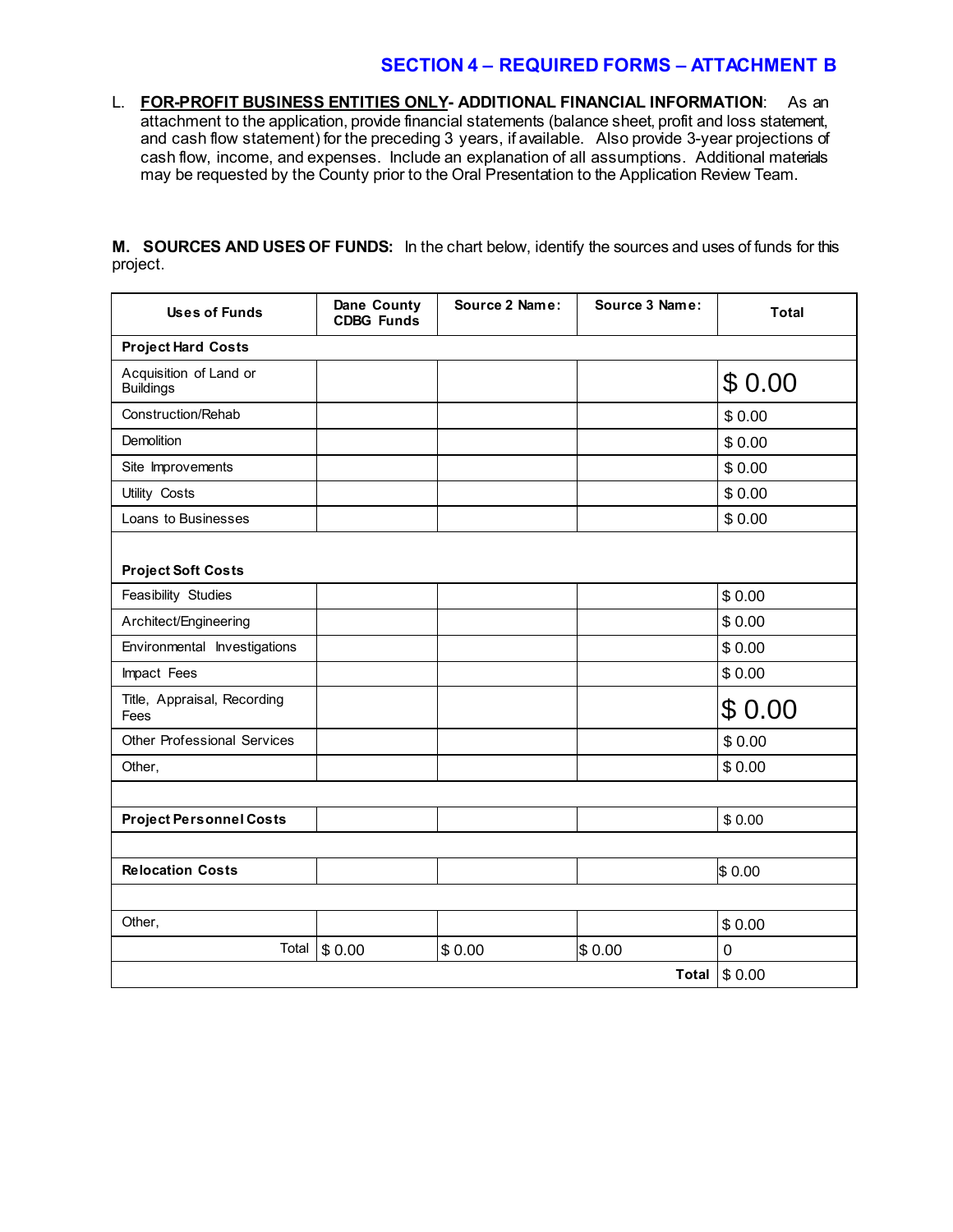#### **PERSONNEL**

**N. EXPERIENCE AND QUALIFICATIONS:** Describe the experience and qualifications of your organization related to the proposed project.

**O. STAFF EXPERIENCE AND QUALIFICATIONS**: Describe the experience and qualifications of key staff to be assigned to the project. Be sure to attach resumes for key staff to the application.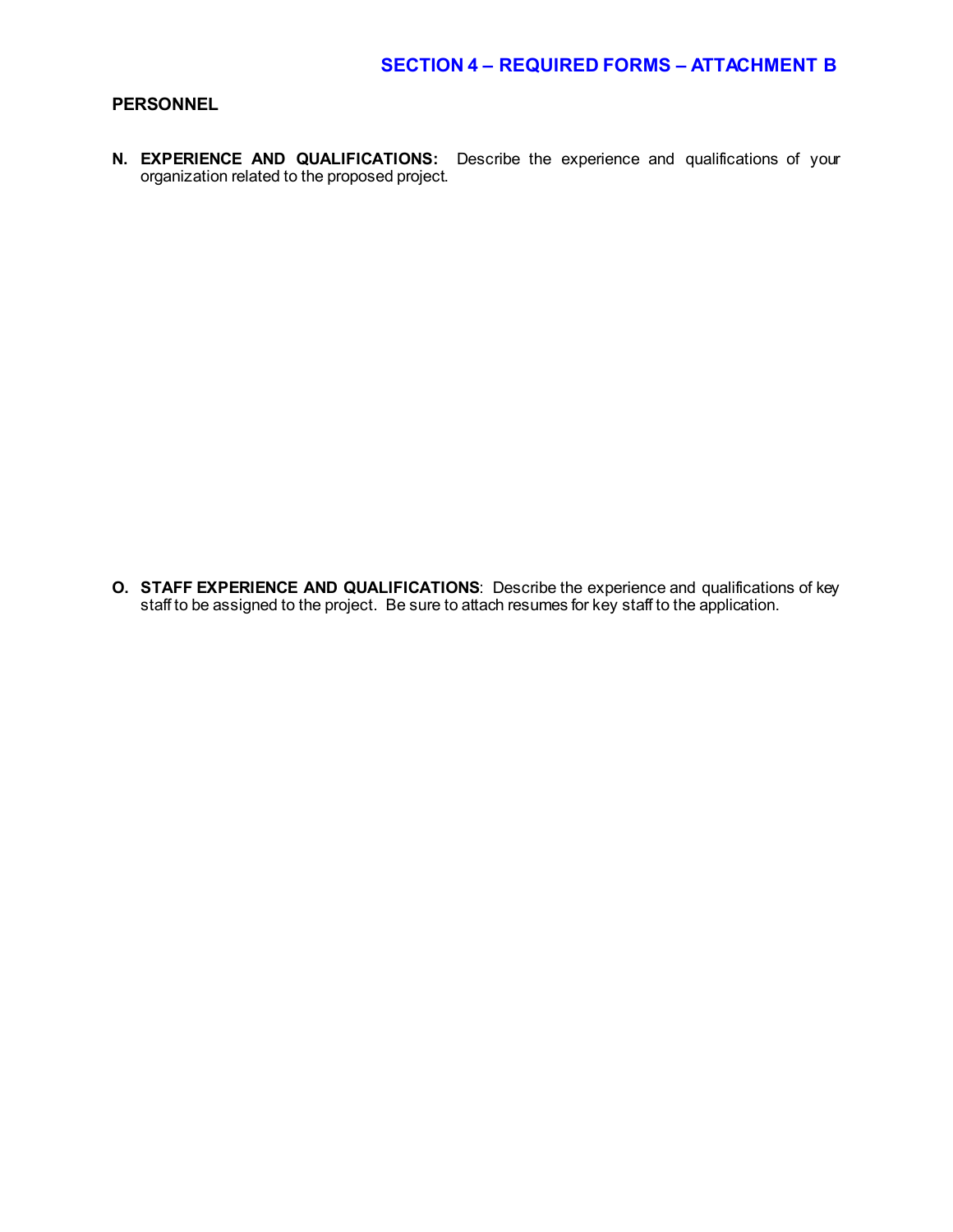#### **P. GOVERNING BODY:** How many Board meetings has your governing body or Board of Directors scheduled or is expected to schedule for 2022?

Please list your current Board of Directors or your agency's governing body. Include names, addresses, primary occupation and board office held. If you have more members, please copy this page.

| <b>Board</b><br><b>President's</b><br><b>Name</b> |                   |                 | <b>Board Vice-</b><br><b>President's</b><br><b>Name</b> |                   |                 | <b>Name</b>              |                   |                 |
|---------------------------------------------------|-------------------|-----------------|---------------------------------------------------------|-------------------|-----------------|--------------------------|-------------------|-----------------|
| Home<br><b>Address</b>                            |                   |                 | Home<br><b>Address</b>                                  |                   |                 | Home<br><b>Address</b>   |                   |                 |
| Occupation                                        |                   |                 | <b>Occupation</b>                                       |                   |                 | Occupation               |                   |                 |
| <b>Representing</b>                               |                   |                 | <b>Representing</b>                                     |                   |                 | <b>Representing</b>      |                   |                 |
| Term of<br><b>Office</b>                          | From:<br>DD/MM/YY | To:<br>DD/MM/YY | Term of<br><b>Office</b>                                | From:<br>DD/MM/YY | To:<br>DD/MM/YY | Term of<br><b>Office</b> | From:<br>DD/MM/YY | To:<br>DD/MM/YY |
| <b>Board</b>                                      |                   |                 | <b>Board</b>                                            |                   |                 |                          |                   |                 |
| Secretary's<br><b>Name</b>                        |                   |                 | <b>Treasurer's</b><br><b>Name</b>                       |                   |                 | <b>Name</b>              |                   |                 |
| Home<br><b>Address</b>                            |                   |                 | Home<br><b>Address</b>                                  |                   |                 | Home<br><b>Address</b>   |                   |                 |
| <b>Occupation</b>                                 |                   |                 | <b>Occupation</b>                                       |                   |                 | Occupation               |                   |                 |
| <b>Representing</b>                               |                   |                 | <b>Representing</b>                                     |                   |                 | <b>Representing</b>      |                   |                 |
| Term of<br><b>Office</b>                          | From:<br>DD/MM/YY | To:<br>DD/MM/YY | Term of<br><b>Office</b>                                | From:<br>DD/MM/YY | To:<br>DD/MM/YY | Term of<br><b>Office</b> | From:<br>DD/MM/YY | To:<br>DD/MM/YY |
|                                                   |                   |                 |                                                         |                   |                 |                          |                   |                 |
| <b>Name</b>                                       |                   |                 | <b>Name</b>                                             |                   |                 | <b>Name</b>              |                   |                 |
| Home<br><b>Address</b>                            |                   |                 | Home<br><b>Address</b>                                  |                   |                 | Home<br><b>Address</b>   |                   |                 |
| <b>Occupation</b>                                 |                   |                 | <b>Occupation</b>                                       |                   |                 | Occupation               |                   |                 |
| <b>Representing</b>                               |                   |                 | <b>Representing</b>                                     |                   |                 | <b>Representing</b>      |                   |                 |
| Term of<br><b>Office</b>                          | From:<br>DD/MM/YY | To:<br>DD/MM/YY | Term of<br><b>Office</b>                                | From:<br>DD/MM/YY | To:<br>DD/MM/YY | Term of<br><b>Office</b> | From:<br>DD/MM/YY | To:<br>DD/MM/YY |
|                                                   |                   |                 |                                                         |                   |                 | <b>Name</b>              |                   |                 |
| Name<br>Home                                      |                   |                 | <b>Name</b><br>Home                                     |                   |                 | Home                     |                   |                 |
| <b>Address</b>                                    |                   |                 | <b>Address</b>                                          |                   |                 | <b>Address</b>           |                   |                 |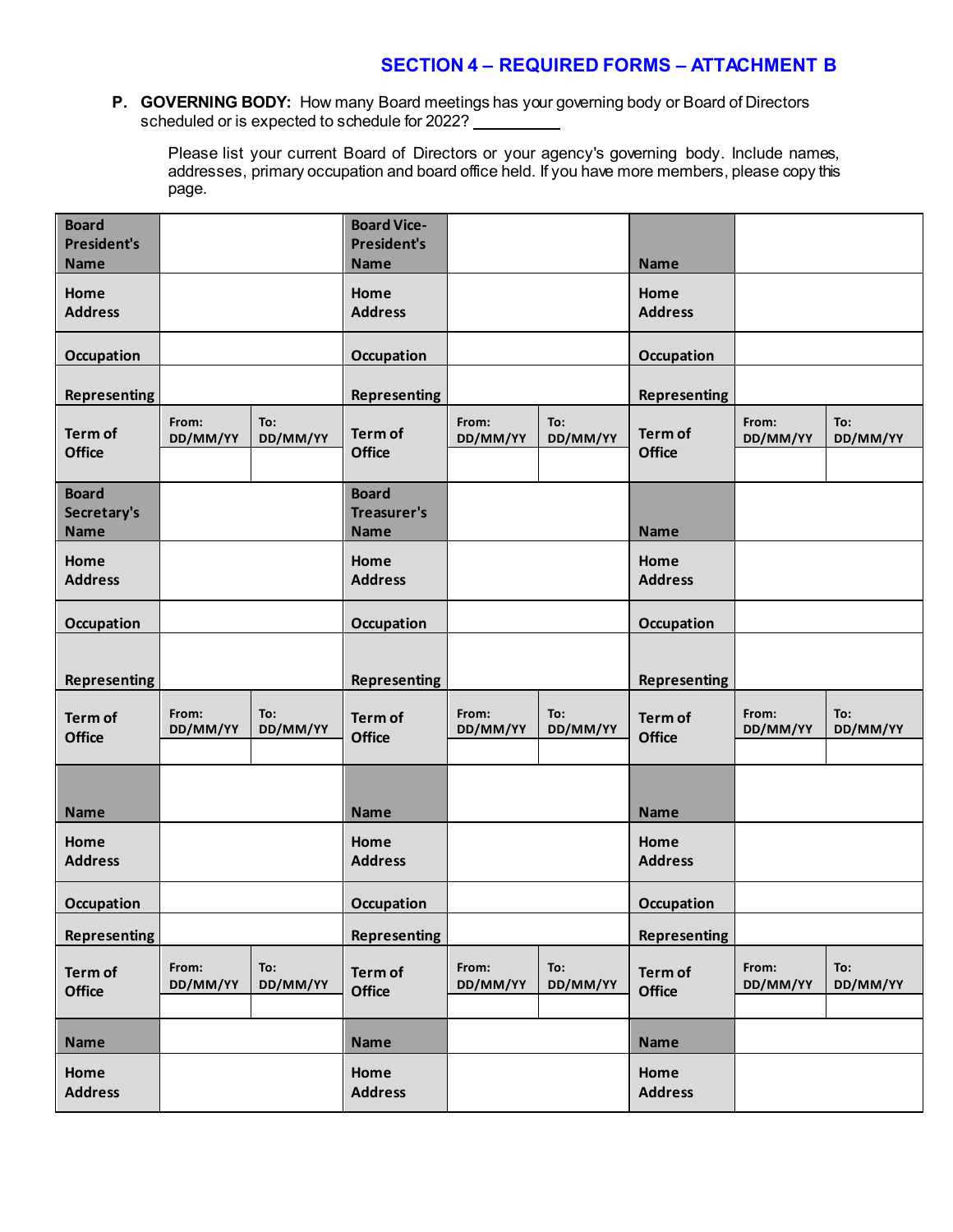| Occupation               |                 |                 | <b>Occupation</b>        |                   |                 | <b>Occupation</b>        |                    |                 |
|--------------------------|-----------------|-----------------|--------------------------|-------------------|-----------------|--------------------------|--------------------|-----------------|
| <b>Representing</b>      |                 |                 | <b>Representing</b>      |                   |                 | Representing             |                    |                 |
| Term of<br><b>Office</b> | To:<br>DD/MM/YY | To:<br>DD/MM/YY | Term of<br><b>Office</b> | F To:<br>DD/MM/YY | To:<br>DD/MM/YY | Term of<br><b>Office</b> | From:<br>(DD/MM/YY | To:<br>DD/MM/YY |
| <b>Name</b>              |                 |                 | <b>Name</b>              |                   |                 | <b>Name</b>              |                    |                 |
| Home<br><b>Address</b>   |                 |                 | Home<br><b>Address</b>   |                   |                 | Home<br><b>Address</b>   |                    |                 |
| <b>Occupation</b>        |                 |                 | <b>Occupation</b>        |                   |                 | <b>Occupation</b>        |                    |                 |
| <b>Representing</b>      |                 |                 | <b>Representing</b>      |                   |                 | <b>Representing</b>      |                    |                 |
| Term of<br><b>Office</b> | To:<br>DD/MM/YY | To:<br>DD/MM/YY | Term of<br><b>Office</b> | To:<br>DD/MM/YY   | To:<br>DD/MM/YY | Term of<br><b>Office</b> | From:<br>(DD/MM/YY | To:<br>DD/MM/YY |

### **LEGAL INFORMATION**

| <b>Statement</b>                                                                                                                      | Yes | Nο |
|---------------------------------------------------------------------------------------------------------------------------------------|-----|----|
| Has the applicant or any owner been involved in any lawsuits or judgments in the last<br>five (5) years or have any lawsuits pending? |     |    |
| Has the applicant or any owner been involved in any bankruptcy or insolvency<br>proceedings or have any proceedings pending?          |     |    |
| Has the applicant or owner had any civil or criminal charges in the last five (5) years or<br>have any charges pending?               |     |    |
| Does the applicant or any owner have any outstanding tax liens or judgments?                                                          |     |    |
| Is the property tax delinquent?                                                                                                       |     |    |